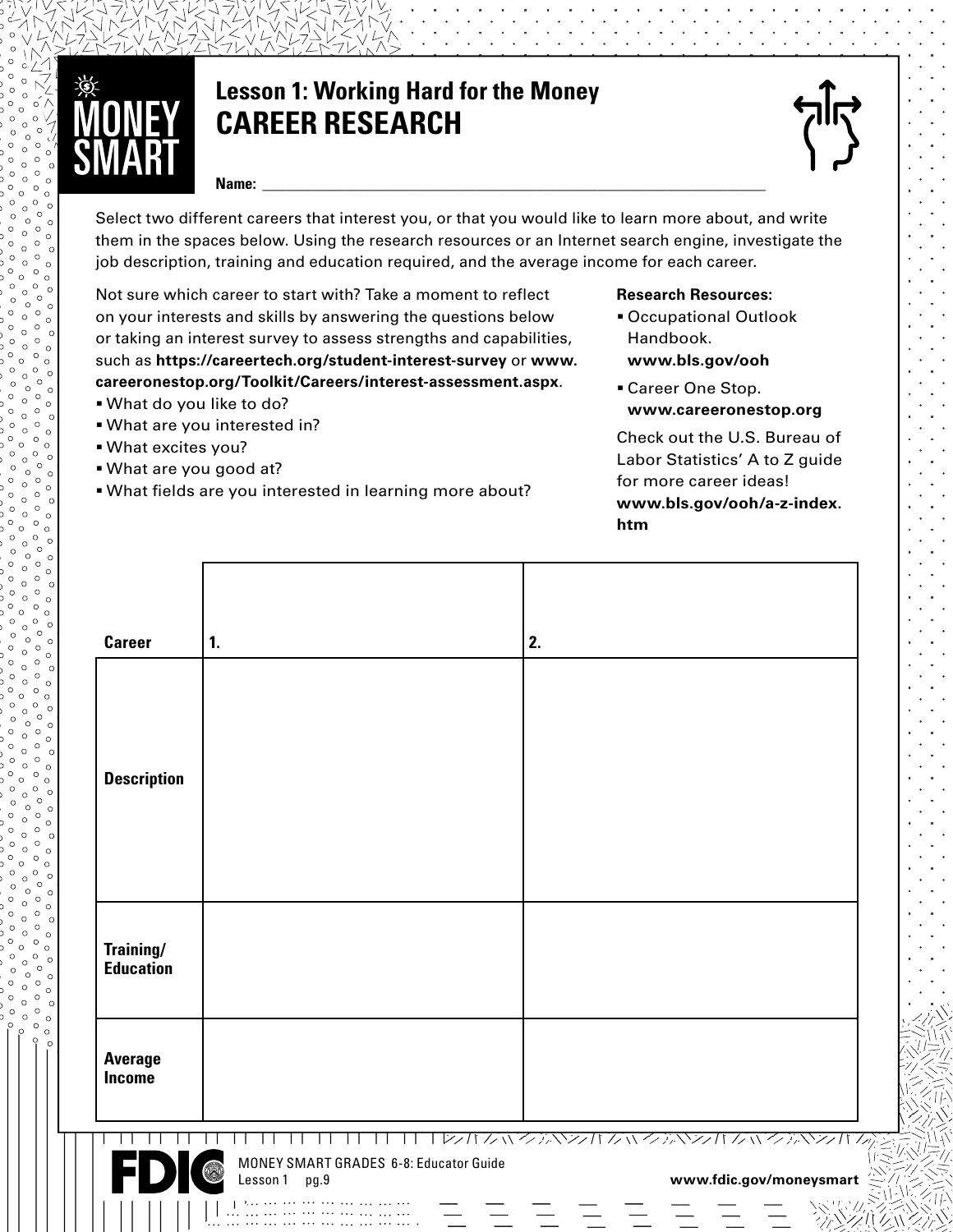

## **Lesson 2: Designing Dreams SETTING & REACHING GOALS**



**Name: \_\_\_\_\_\_\_\_\_\_\_\_\_\_\_\_\_\_\_\_\_\_\_\_\_\_\_\_\_\_\_\_\_\_\_\_\_\_\_\_\_\_\_\_\_\_\_\_\_\_\_\_\_\_\_\_\_\_\_\_\_\_\_\_\_\_**

#### **MEET AISHA**

For as long as Aisha can remember, she has always wanted to be a nurse.

"I enjoy helping people," Aisha says. "When I was a little girl I would use up all of our band- aids pretending to fix anyone and everyone that crossed my path!"

Today, Aisha is 26 years old and working as a registered nurse. How did she do it?

"It took a lot of hard work, but really I think the key was to make a plan early on and to stick to my plan even when things got tough," Aisha says.

### **CHALLENGES FOR AISHA**

#### **Needs vs. Wants**

"When I was going to nursing school, my friends were always hanging out on Friday nights, grabbing food and maybe catching a movie. But I was tight on cash. It was really tempting, but I knew that if I spent my money going out every weekend, I would be in trouble when it came time to pay tuition next semester. I did go out and have fun with my friends…but I was careful not to overdo it."

#### **Budget Blues**

www.coooooooooo

"By far the biggest thing I've learned about reaching my goals is to spend my money on paper first by creating a budget. At the beginning of the month I write down all of the things I'm going to need to spend money on and how much each will cost. Some expenses are the same each month, like my rent. But other costs are harder to predict, like buying groceries. I give myself a set amount of money to spend in each area of my budget and then I stick to it. Trust me, the sticking-to-it part is the hardest! By the third month of following a budget though, it really became a natural part of my financial plan."

#### **AISHA'S GOALS**

#### **Short-term goal:**

work part-time in high school to save up money for college

#### **Intermediate goal:**

go to college for nursing and balance working part-time

#### **Long-term goal:**

obtain a job as a registered nurse

#### **DEFINING VALUES**

"After high school I was working at a local grocery store as a cashier and one day my manager asked if I would ever want to become a manager. This made me really stop and think about what I wanted to accomplish in my life. Being a manager sounded fantastic. More money and benefits… who wouldn't want that?! But I had this dream of becoming a nurse and I knew that what I was really good at was helping take care of people when they needed it the most. Thankfully, I was able to keep my job at the grocery store all during nursing school, but I knew for me the path I valued the most was getting my nursing license."

MONEY SMART GRADES 9-12: Educator Guide

www.fdic.gov/moneysmart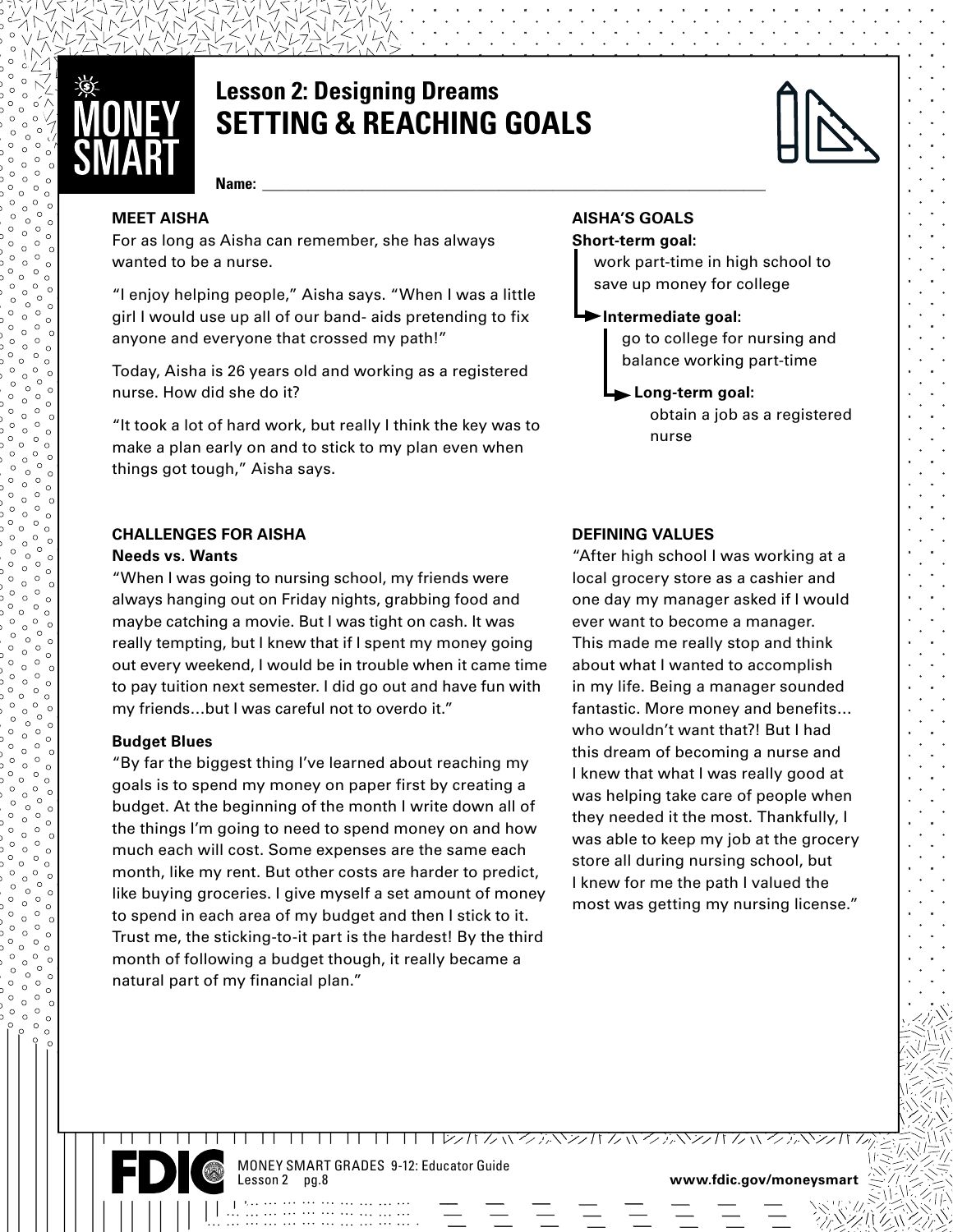

## **Lesson 2: Designing Dreams SETTING & REACHING GOALS** *(continued)*



**Name: \_\_\_\_\_\_\_\_\_\_\_\_\_\_\_\_\_\_\_\_\_\_\_\_\_\_\_\_\_\_\_\_\_\_\_\_\_\_\_\_\_\_\_\_\_\_\_\_\_\_\_\_\_\_\_\_\_\_\_\_\_\_\_\_\_\_**

In<br>ac<br>W In thinking of Aisha's story, what dreams and goals do you have for your life? What do you want to accomplish, whether it is reaching a certain career, buying a home, or going to college?

Write three goals you have for your future:

- R  $\blacksquare$  1.
	- 2.
	- 3.

www.coooooooooo

What will you need to do in order to reach your goals? Like Aisha, think through what you would need to do today, in a few months, and in the next few years to reach your goals. These are your short-term, intermediate, and long-term goals. Write your ideas in the table below for each of your future goals.

|                                                                                                     | <b>GOALS</b>                                               |    |                                                                              |
|-----------------------------------------------------------------------------------------------------|------------------------------------------------------------|----|------------------------------------------------------------------------------|
|                                                                                                     | 1:                                                         | 2: | 3:                                                                           |
| Short-Term<br>(What actions<br>can I take<br>today to reach<br>my goal?)                            |                                                            |    |                                                                              |
| Intermediate<br>(What actions<br>can I take<br>over the next<br>few months<br>to reach my<br>goal?) |                                                            |    |                                                                              |
| Long-Term<br>(What actions<br>can I take<br>over the next<br>few years<br>to reach my<br>goal?)     |                                                            |    |                                                                              |
|                                                                                                     | MONEY SMART GRADES 6-8: Educator Guide<br>Lesson 2<br>pg.9 |    | シハルバクデベンバ クぃクデベンバ ケぃベンバ ム<br>www.fdic.gov/moneysmart<br>$\mathcal{M}_{\ell}$ |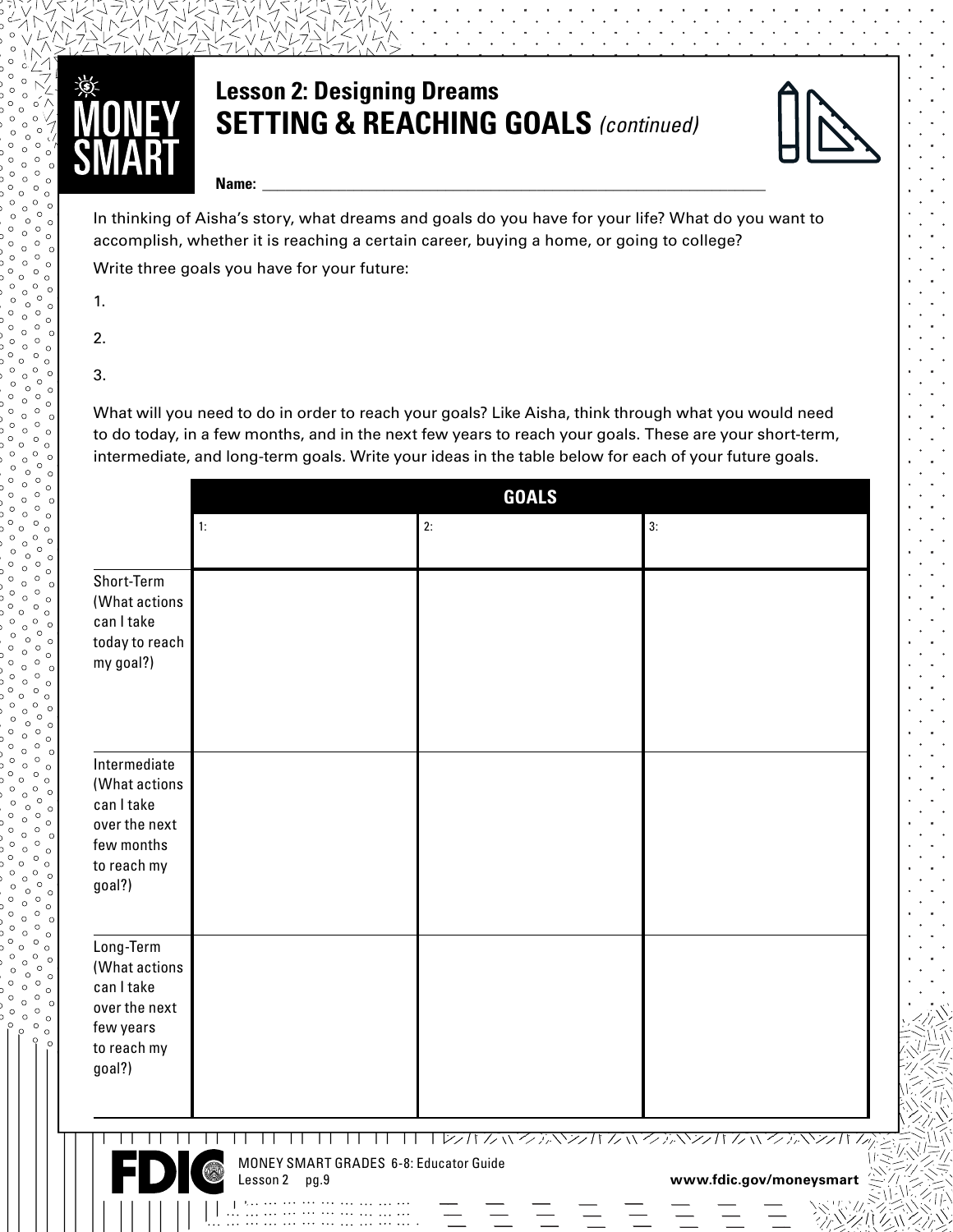# ŴÇ<br>SN

## **Lesson 4: Boost Your Savings COMPOUNDING INTEREST OVER TIME**



**Name: \_\_\_\_\_\_\_\_\_\_\_\_\_\_\_\_\_\_\_\_\_\_\_\_\_\_\_\_\_\_\_\_\_\_\_\_\_\_\_\_\_\_\_\_\_\_\_\_\_\_\_\_\_\_\_\_\_\_\_\_\_\_\_\_\_\_**

What would happen if you saved \$1,000 under your mattress for a year? Assuming that it hasn't been lost or stolen, it will still be \$1,000 at the end of the year. Your mattress is not paying you interest to keep your money.

But banks and financial institutions do pay interest on your deposited money, helping a \$1,000 deposit grow over time. Compounding means calculating interest on both principal and previously earned interest.

yields the greatest return. Interest can be compounded daily, monthly, or annually. Review the chart below and determine which method of compounding

Complete the chart below by calculating how much savings grows with no interest versus 2% daily compounding interest.

To complete the calculations, use an online calculator (For example: **[https://financialmentor.com/calculator/](https://financialmentor.com/calculator/compound-interest-calculator) [compound-interest-calculator](https://financialmentor.com/calculator/compound-interest-calculator)**)

or spreadsheet software using the following formula: **FV (rate, nper, pmt, [pv], [type])**

|                                          | 5 years                                  | 10 years                                        |
|------------------------------------------|------------------------------------------|-------------------------------------------------|
| Mattress compounding $-$<br>NO interest! | \$1,000.00<br>(unless stolen<br>or lost) | \$1,000.00<br><i>(unless</i><br>stolen or lost) |
| Annual compounding at 1%                 | \$1,051.01                               | \$1,104.62                                      |
| Monthly compounding at 1%                | \$1,051.25                               | \$1,105.12                                      |
| Daily compounding at 1%                  | \$1,051.27                               | \$1,105.17                                      |

#### **FV (rate, nper, pmt, [pv], [type])**

**Rate** = interest rate per period **Nper** = total number of payment periods **Pmt** = payment made each period **Pv** = present value, or the lump-sum amount that a series of future payments is worth right now

**Type** = indicates when payments are made (0 means at the end of the period and 1 is at the beginning of the period)

|         | Saving 50 cents a day: |                      | Saving \$1 a day: |                      |
|---------|------------------------|----------------------|-------------------|----------------------|
|         | No interest            | 2% Daily Compounding | No interest       | 2% Daily Compounding |
| Year 1  |                        |                      |                   |                      |
| Year 5  |                        |                      |                   |                      |
| Year 10 |                        |                      |                   |                      |
| Year 30 |                        |                      |                   |                      |



www.coooooooooo

MONEY SMART GRADES 6-8: Educator Guide

Lesson 4 pg.9 **www.fdic.gov/moneysmart**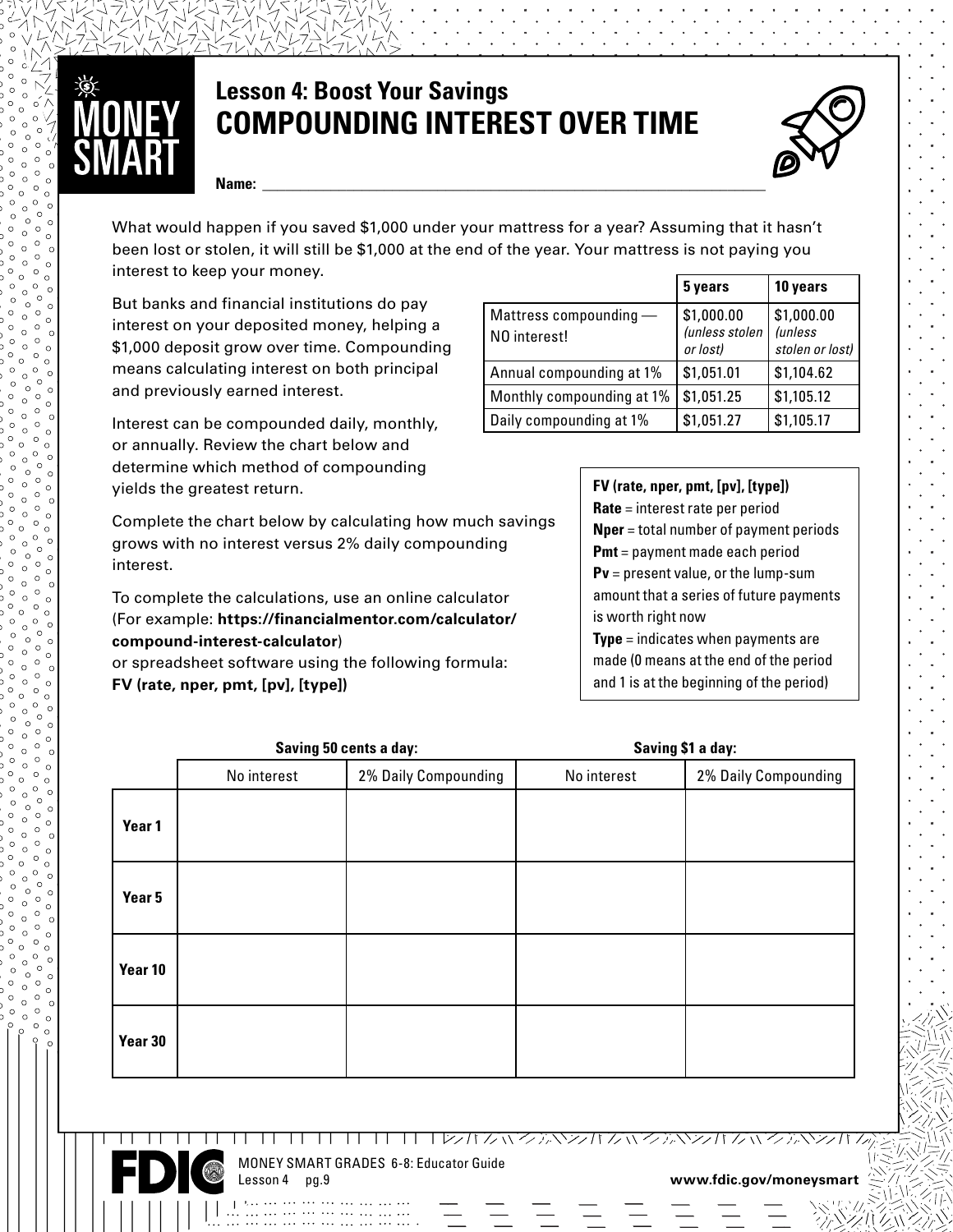

## **Lesson 8: The Almighty Dollar? COMPARING CARDS**



**Name: \_\_\_\_\_\_\_\_\_\_\_\_\_\_\_\_\_\_\_\_\_\_\_\_\_\_\_\_\_\_\_\_\_\_\_\_\_\_\_\_\_\_\_\_\_\_\_\_\_\_\_\_\_\_\_\_\_\_\_\_\_\_\_\_\_\_**

Us<br><sub>Yol</sub> Using an Internet search engine, research three different credit card offers and complete the chart with your findings.

|                                                                                                                         | <b>Credit Card 1</b> | <b>Credit Card 2</b> | <b>Credit Card 3</b> |
|-------------------------------------------------------------------------------------------------------------------------|----------------------|----------------------|----------------------|
| <b>Name of credit card</b><br>issuer/card                                                                               |                      |                      |                      |
| <b>What is the APR?</b><br>· Introductory APR?<br>Rate for purchases?<br>■ Rate for cash<br>advances?<br>- Penalty APR? |                      |                      |                      |
| What are the fees?<br>Annualfee?<br>Late fee?<br>Over-the-limit fee?<br>• Cash advance fee?<br>Other fees?              |                      |                      |                      |
| Are there any benefits?<br>(For example: reward<br>points earned, rebates)                                              |                      |                      |                      |
| Other?<br>(For example: customer<br>service hours, online<br>access, access to a<br>real person)                        |                      |                      |                      |

If you were going to get a credit card, which of the three cards from your research would you select, and why?



www.coooooooooo

 $\mathbf{L}$ MONEY SMART GRADES 6-8: Educator Guide

Lesson 8 pg.11 **www.fdic.gov/moneysmart**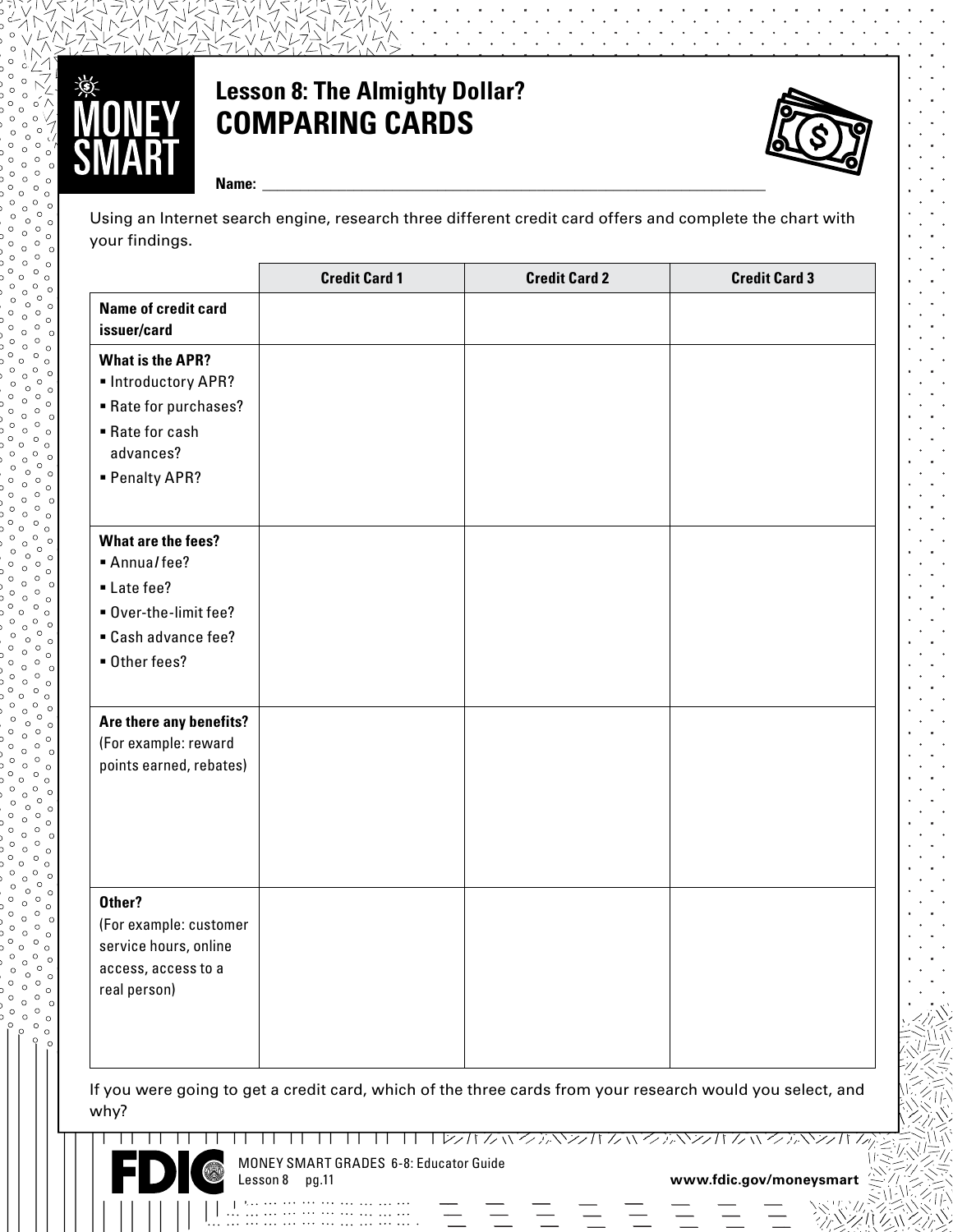

## **Lesson 10: Convertible or Clunker? CASH, LOANS, AND LEASES**



**Name: \_\_\_\_\_\_\_\_\_\_\_\_\_\_\_\_\_\_\_\_\_\_\_\_\_\_\_\_\_\_\_\_\_\_\_\_\_\_\_\_\_\_\_\_\_\_\_\_\_\_\_\_\_\_\_\_\_\_\_\_\_\_\_\_\_\_**

| <b>Factors</b>         | <b>Vehicle Loans</b>                                                                                                                                                                    | <b>Vehicle Leases</b>                                                                                                                                                                                                                                                                                                                                                                                              | <b>Paying All Cash</b>                                                                                                                                                                                                    |
|------------------------|-----------------------------------------------------------------------------------------------------------------------------------------------------------------------------------------|--------------------------------------------------------------------------------------------------------------------------------------------------------------------------------------------------------------------------------------------------------------------------------------------------------------------------------------------------------------------------------------------------------------------|---------------------------------------------------------------------------------------------------------------------------------------------------------------------------------------------------------------------------|
| Ownership<br>potential | The vehicle belongs to<br>you and the bank that<br>gave you the loan until<br>you have paid off the<br>loan.<br>Then, the vehicle<br>becomes yours.                                     | You are essentially renting the<br>vehicle from the dealership.<br>The lease is like a rental<br>agreement. You make monthly<br>payments to the dealership for<br>a set number of months. The<br>vehicle does not belong to you.<br>When the lease ends, you have<br>to return the vehicle to the<br>dealership.<br>You may decide to purchase<br>the vehicle at the end of the<br>lease. The total cost, however, | The vehicle belongs to<br>you because you paid<br>for it in full at the time of<br>purchase.                                                                                                                              |
|                        |                                                                                                                                                                                         | generally ends up being more<br>than it would have been if you<br>had bought the vehicle.                                                                                                                                                                                                                                                                                                                          |                                                                                                                                                                                                                           |
| Cost                   | Purchasing a vehicle<br>is usually more cost<br>effective if you plan to<br>keep the vehicle long-<br>term.                                                                             | A lease will probably cost less<br>than a vehicle loan in the short<br>term, because your total lease<br>amount and monthly payments<br>are likely to be lower.                                                                                                                                                                                                                                                    | Paying in cash can be cost<br>effective because you<br>won't need to acquire any<br>debt to own the car. But,<br>saving up enough money<br>to buy a vehicle outright<br>requires planning ahead<br>and saving diligently. |
|                        | In the short term,<br>however, the costs will<br>generally be greater<br>than a vehicle lease,<br>because your total loan<br>amount and monthly<br>payments are likely to<br>be higher. | On the other hand, if you<br>exceed the mileage on a leased<br>vehicle or decide to buy it<br>outright once your lease has<br>expired, it will end up costing<br>you more.                                                                                                                                                                                                                                         |                                                                                                                                                                                                                           |
| Monthly<br>payments    | Payments are higher,<br>but you only pay them<br>for a set term. Then,<br>you own the vehicle.                                                                                          | Payments are lower because<br>you are not purchasing the<br>vehicle; the dealership still<br>owns it.<br>As long as you lease a vehicle,<br>you will continue to make<br>monthly payments.                                                                                                                                                                                                                         | No monthly payments,<br>but you would have had<br>to save up a large sum<br>of money ahead of time<br>in order to purchase<br>the vehicle in full. This<br>requires setting and<br>sticking to savings goals.             |



 $\mathbf{I}$  $\perp$  $\perp$  $\perp$ 

MONEY SMART GRADES 9-12: Educator Guide

Lesson 10 pg.8 **www.fdic.gov/moneysmart**

TT TT TT フォルム ハンデベンサム ハンデベンカ ム ハンデベンカル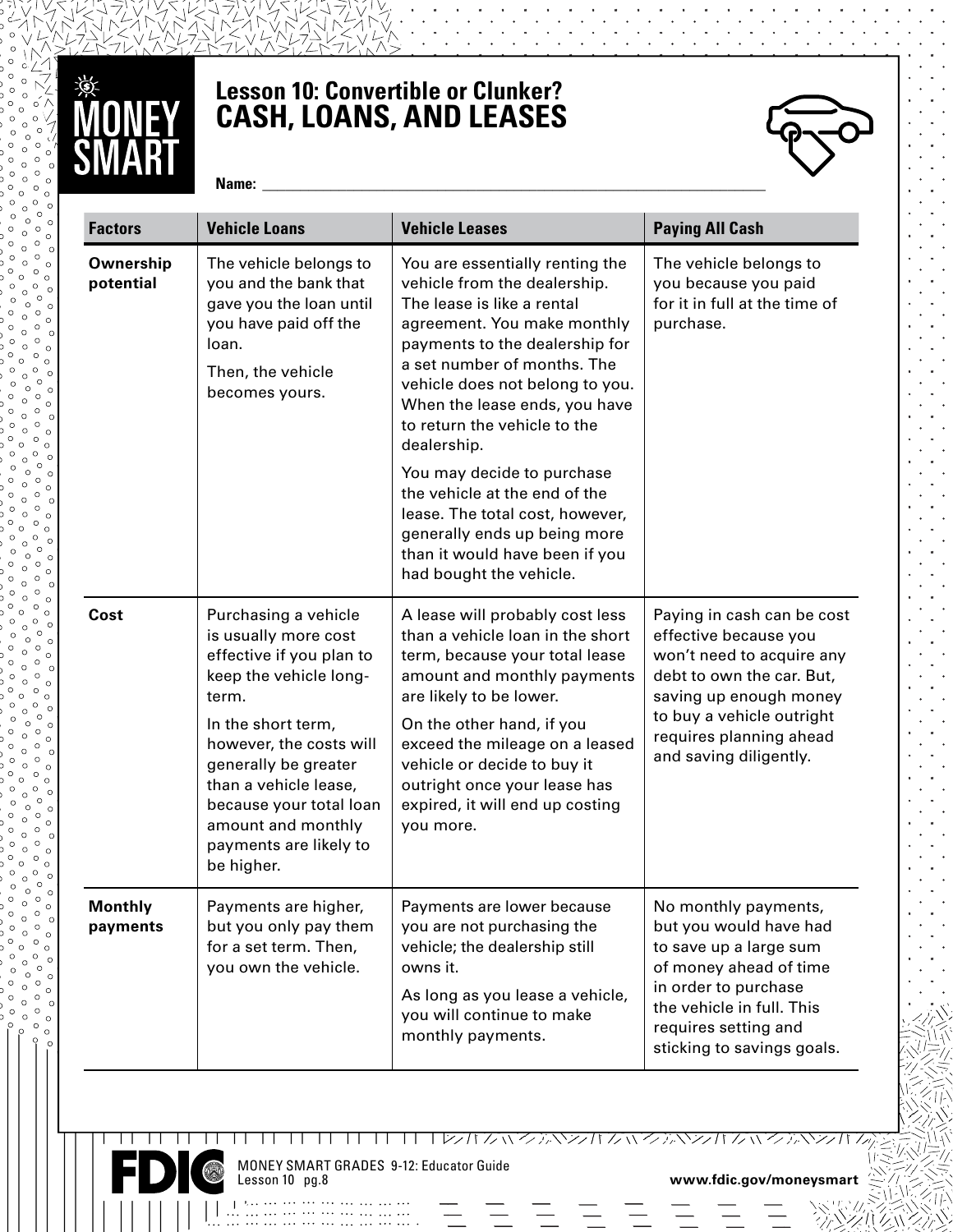

## **Lesson 10: Convertible or Clunker? CASH, LOANS, AND LEASES** *(continued)*



**Name: \_\_\_\_\_\_\_\_\_\_\_\_\_\_\_\_\_\_\_\_\_\_\_\_\_\_\_\_\_\_\_\_\_\_\_\_\_\_\_\_\_\_\_\_\_\_\_\_\_\_\_\_\_\_\_\_\_\_\_\_\_\_\_\_\_\_**

| <b>Factors</b>                       | <b>Vehicle Loans</b>                                                                                                                                                                                                     | <b>Vehicle Leases</b>                                                                                                                                                                                                                                                                                                                                                                                                                            | <b>Paying All Cash</b>                                                                                  |
|--------------------------------------|--------------------------------------------------------------------------------------------------------------------------------------------------------------------------------------------------------------------------|--------------------------------------------------------------------------------------------------------------------------------------------------------------------------------------------------------------------------------------------------------------------------------------------------------------------------------------------------------------------------------------------------------------------------------------------------|---------------------------------------------------------------------------------------------------------|
| Auto<br>insurance                    | It is usually less<br>expensive than auto<br>insurance for leased<br>cars.<br>Insurance may cost<br>more during the loan<br>than it will after the<br>loan is repaid because<br>the lender may require<br>more coverage. | It usually costs more if you<br>lease a car than it does if you<br>buy.<br>Most vehicle leases require<br>you to carry higher levels<br>of coverage than purchase<br>agreements do.<br>Some insurance carriers may<br>also consider leasing to be<br>higher risk than purchasing.                                                                                                                                                                | Insurance may cost less<br>than if you carried a loan<br>because a lender may<br>require more coverage. |
| <b>Mileage</b><br><b>limitations</b> | There are no mileage<br>restrictions.                                                                                                                                                                                    | Leases restrict the number of<br>miles you can drive the vehicle<br>each year.<br>If you exceed the mileage<br>allowed, you have to pay the<br>dealer for each mile over the<br>limit according to your lease.<br>For example: a dealer may<br>charge you \$.15 for every mile<br>that you drive over 24,000<br>miles in two years. If you drive<br>the vehicle an additional 3,000<br>miles, you would owe the<br>dealer \$450 for those miles. | There are no mileage<br>restrictions.                                                                   |
| <b>Wear and</b><br>tear              | No additional costs<br>for wear and tear are<br>included in your loan<br>agreement.                                                                                                                                      | Most leases charge you extra<br>money for any damage found<br>at the end of the lease that<br>goes beyond normal wear and<br>tear.                                                                                                                                                                                                                                                                                                               | No additional costs<br>for wear and tear are<br>included in your purchase<br>price.                     |



 $\perp$  $\Box$  $\mathbf{I}$ Τ.  $\perp$ 

www.coooooooooo

MONEY SMART GRADES 6-8: Educator Guide

www.fdic.gov/moneysmart

<u> TETELEZZINANZANZZINANZANZZINANZAANZZIN</u>